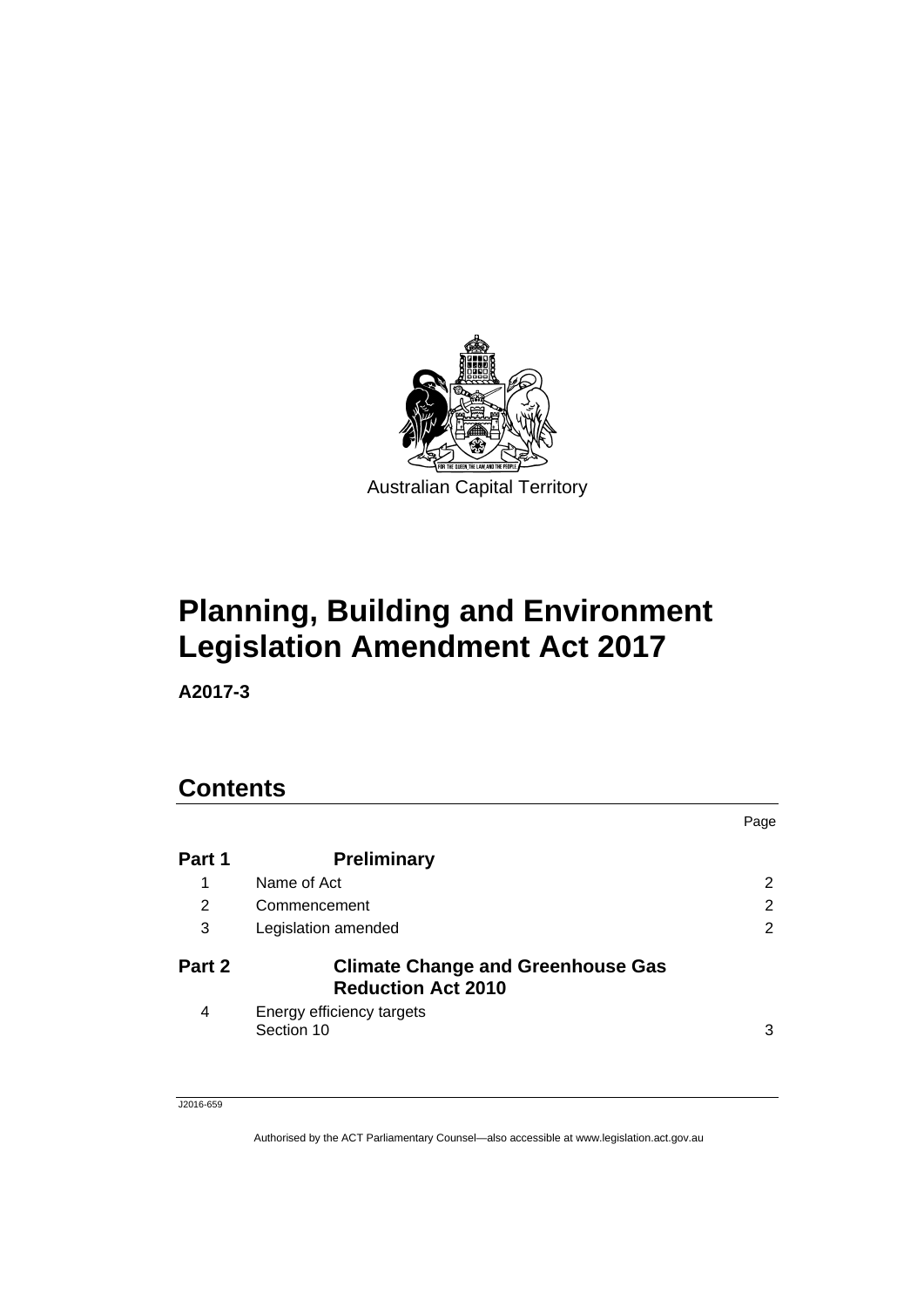| . .<br>×<br>×<br>۰. |
|---------------------|
|---------------------|

| Part 3         | <b>Environment Protection Act 1997</b>                                                     |                     |
|----------------|--------------------------------------------------------------------------------------------|---------------------|
| 5              | Authority's functions<br>Section 12 (2)                                                    | 4                   |
| Part 4         | <b>Nature Conservation Act 2014</b>                                                        |                     |
| 6              | Draft nature conservation strategy-public consultation<br>Section 51 (5)                   | 5                   |
| $\overline{7}$ | Minister to decide if action plan needed<br>Section 100A (4) (a)                           | 5                   |
| Part 5         | <b>Nature Conservation Regulation 2015</b>                                                 |                     |
| 8              | Reserves                                                                                   |                     |
| 9              | Schedule 1, part 1.1, item 16<br>Schedule 1, division 1.2.16                               | 6<br>$\overline{7}$ |
| Part 6         | <b>Planning and Development Act 2007</b>                                                   |                     |
| 10             | Effect of approval of estate development plan<br>Section 96 (2) (c) (ii)                   | 8                   |
| 11             | When development approvals take effect-ACAT review<br>Section 178 (1) (b)                  | 8                   |
| 12             | Section 178 (2)                                                                            | 8                   |
| 13             | New section 178 (2) (c)                                                                    | 8                   |
| 14             | When development approval takes effect-activity not allowed by<br>lease<br>Section 179 (2) | 9                   |
| 15             | When development approval takes effect-condition to be met<br>Section 180 (2)              | 9                   |
| 16             | Authority may ask for information about leases from commissioner for<br>revenue            |                     |
|                | Section 395B (3) (a)                                                                       | 9                   |
| Part 7         | <b>Planning and Development Regulation 2008</b>                                            |                     |
| 17             | Prescribed development proposal for community consultation-Act,<br>s 138AE                 |                     |
|                | New section 20A (1) (ba)                                                                   | 10                  |
| 18             | Section 25 heading                                                                         | 10                  |
| contents 2     | Planning, Building and Environment Legislation<br>Amendment Act 2017                       | A2017-3             |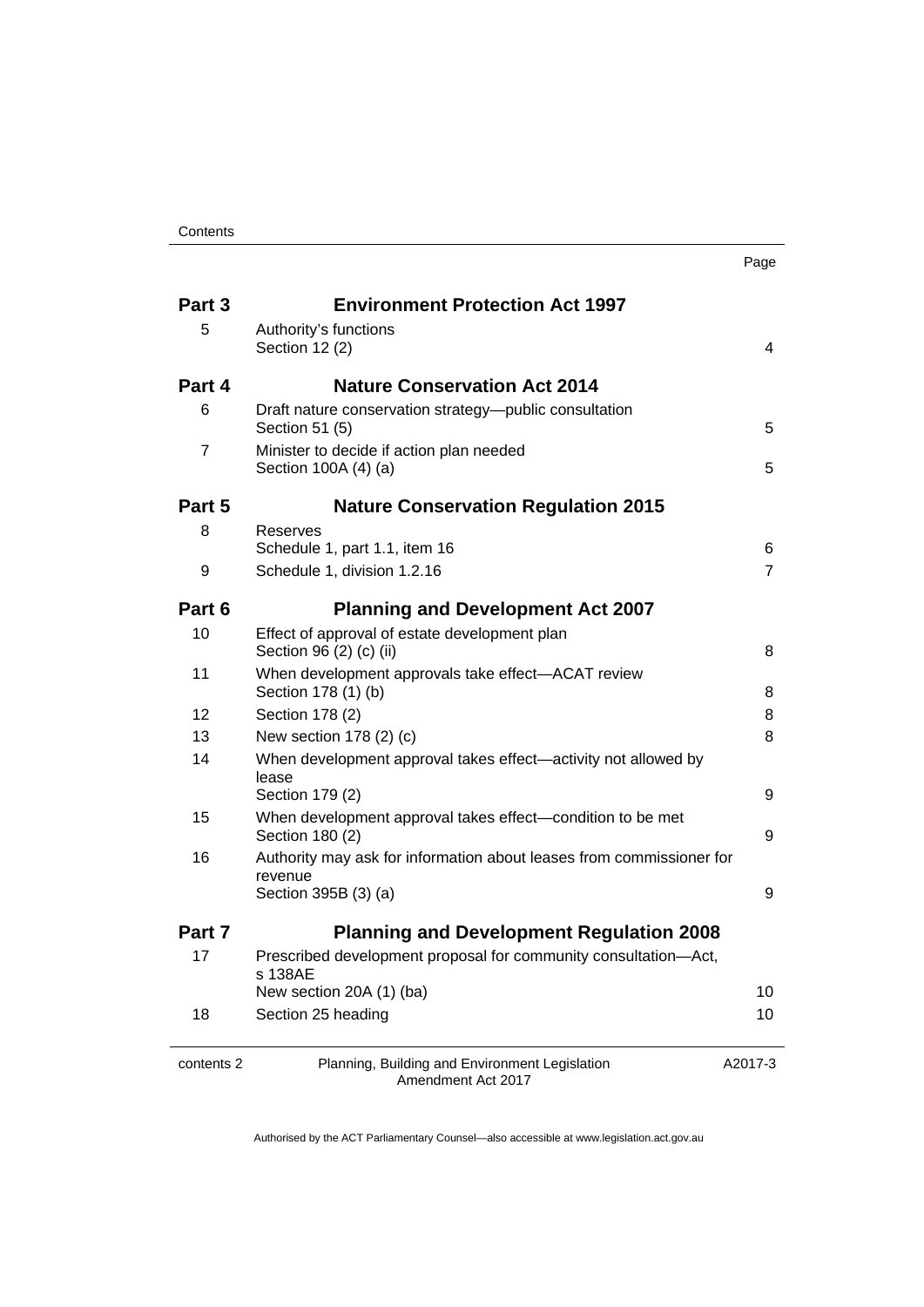| ×<br>× |  |
|--------|--|

| 19     | New section $25(2)(c)$                                                                                                          | 10 |
|--------|---------------------------------------------------------------------------------------------------------------------------------|----|
| 20     | Exemptions from requirement for development approval Schedule 1,<br>section 1.41 (1), definition of relevant cross-section area | 10 |
| 21     | Schedule 1, section 1.41 (1), definition of relevant cross-section area,<br>new examples                                        | 11 |
| 22     | Schedule 1, section 1.41 (2), note 3                                                                                            | 11 |
| 23     | Schedule 1, section 1.100A (1) (b), new notes                                                                                   | 11 |
| 24     | Schedule 1, section 1.100AB (1) (b), new notes                                                                                  | 12 |
|        |                                                                                                                                 |    |
| Part 8 | <b>Utilities (Technical Regulation) Act 2014</b>                                                                                |    |
| 25     | Meaning of regulated utility service<br>Section 9 (2), definition of small or medium scale generation                           | 13 |
| 26     | Offence—reporting of notifiable incidents by regulated utility<br>Section 29                                                    | 13 |
| 27     | Meaning of <i>utility infrastructure work</i> —div 9.5<br>Section 95 (g)                                                        | 13 |
| 28     | New section 113                                                                                                                 | 14 |
| 29     | New schedule 2                                                                                                                  | 15 |

A2017-3

contents 3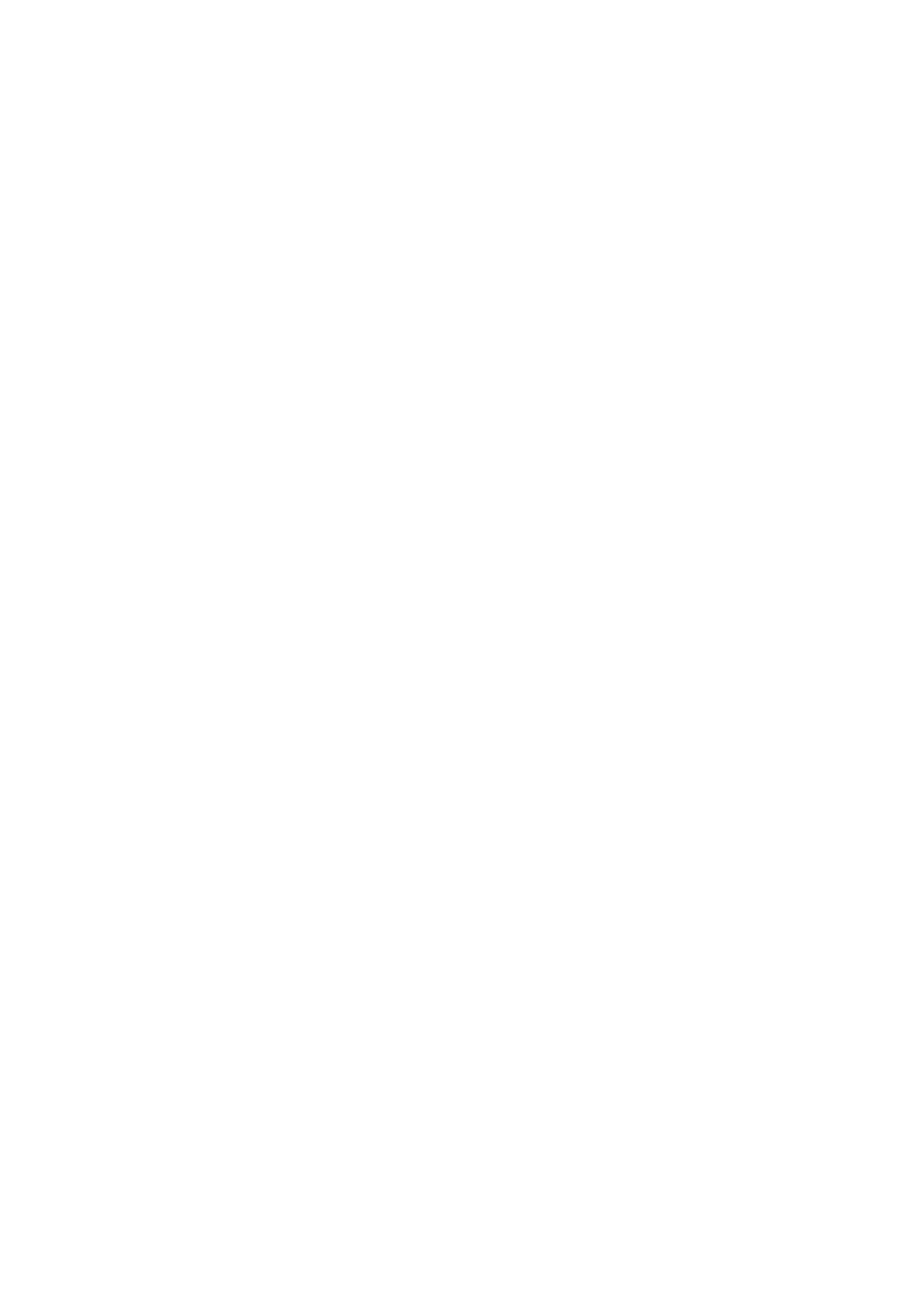

# **Planning, Building and Environment Legislation Amendment Act 2017**

**A2017-3** 

l

An Act to amend legislation about planning, building and the environment, and for other purposes

The Legislative Assembly for the Australian Capital Territory enacts as follows:

J2016-659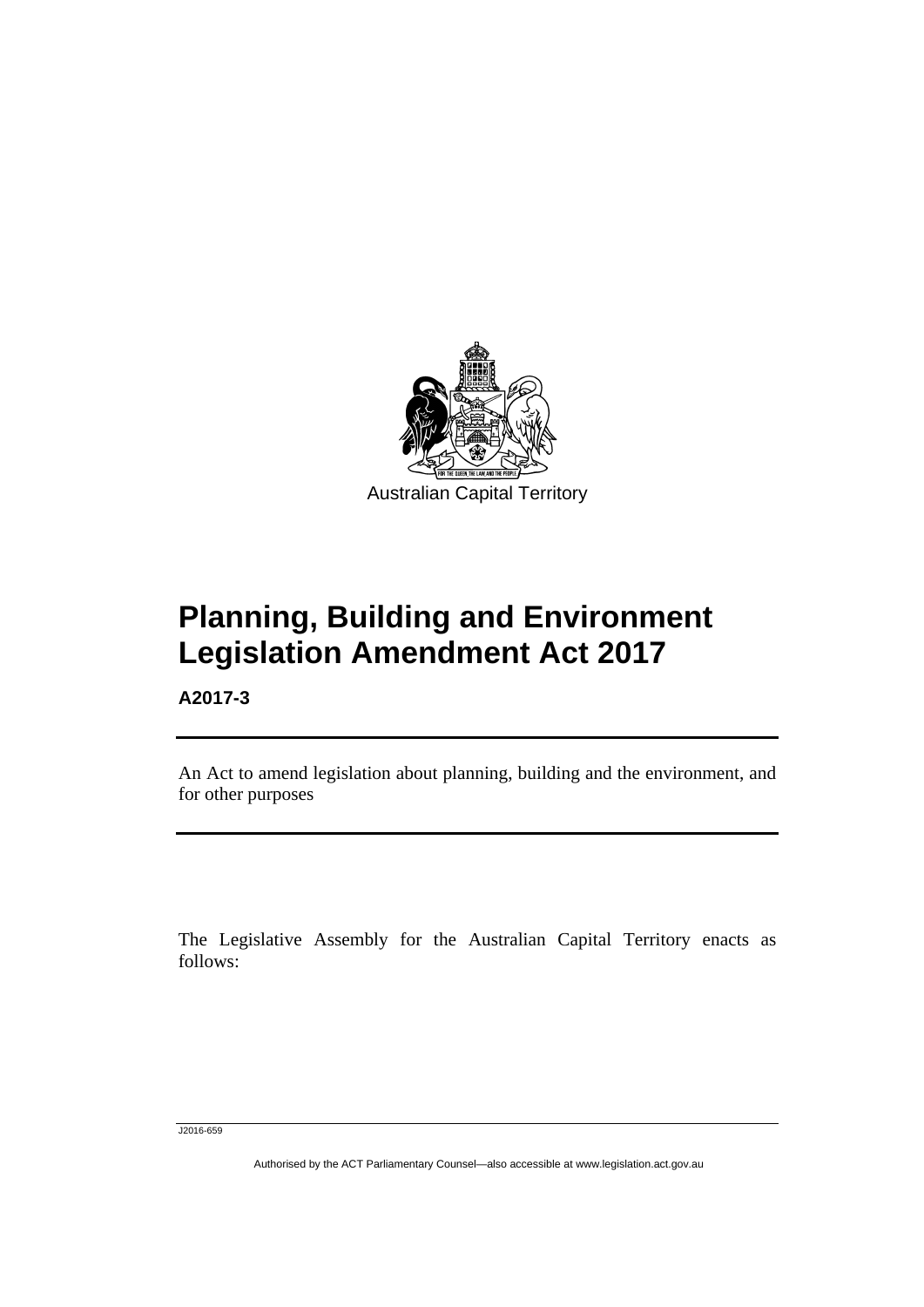#### Part 1 **Preliminary**

Section 1

# <span id="page-5-0"></span>**Part 1** Preliminary

# <span id="page-5-1"></span>**1 Name of Act**

This Act is the *Planning, Building and Environment Legislation Amendment Act 2017*.

<span id="page-5-3"></span><span id="page-5-2"></span>

| <b>Commencement</b>                                                                                                                        |  |
|--------------------------------------------------------------------------------------------------------------------------------------------|--|
| This Act commences on the day after its notification day.                                                                                  |  |
| The naming and commencement provisions automatically commence on<br><b>Note</b><br>the notification day (see Legislation Act, $s$ 75 (1)). |  |
| <b>Legislation amended</b>                                                                                                                 |  |
| This Act amends the following legislation:                                                                                                 |  |
| Climate Change and Greenhouse Gas Reduction Act 2010<br>$\bullet$                                                                          |  |
| <b>Environment Protection Act 1997</b><br>$\bullet$                                                                                        |  |
| <b>Nature Conservation Act 2014</b><br>$\bullet$                                                                                           |  |
| <b>Nature Conservation Regulation 2015</b><br>$\bullet$                                                                                    |  |

- *[Planning and Development Act 2007](http://www.legislation.act.gov.au/a/2007-24)*
- *[Planning and Development Regulation 2008](http://www.legislation.act.gov.au/sl/2008-2)*
- *[Utilities \(Technical Regulation\) Act 2014](http://www.legislation.act.gov.au/a/2014-60)*.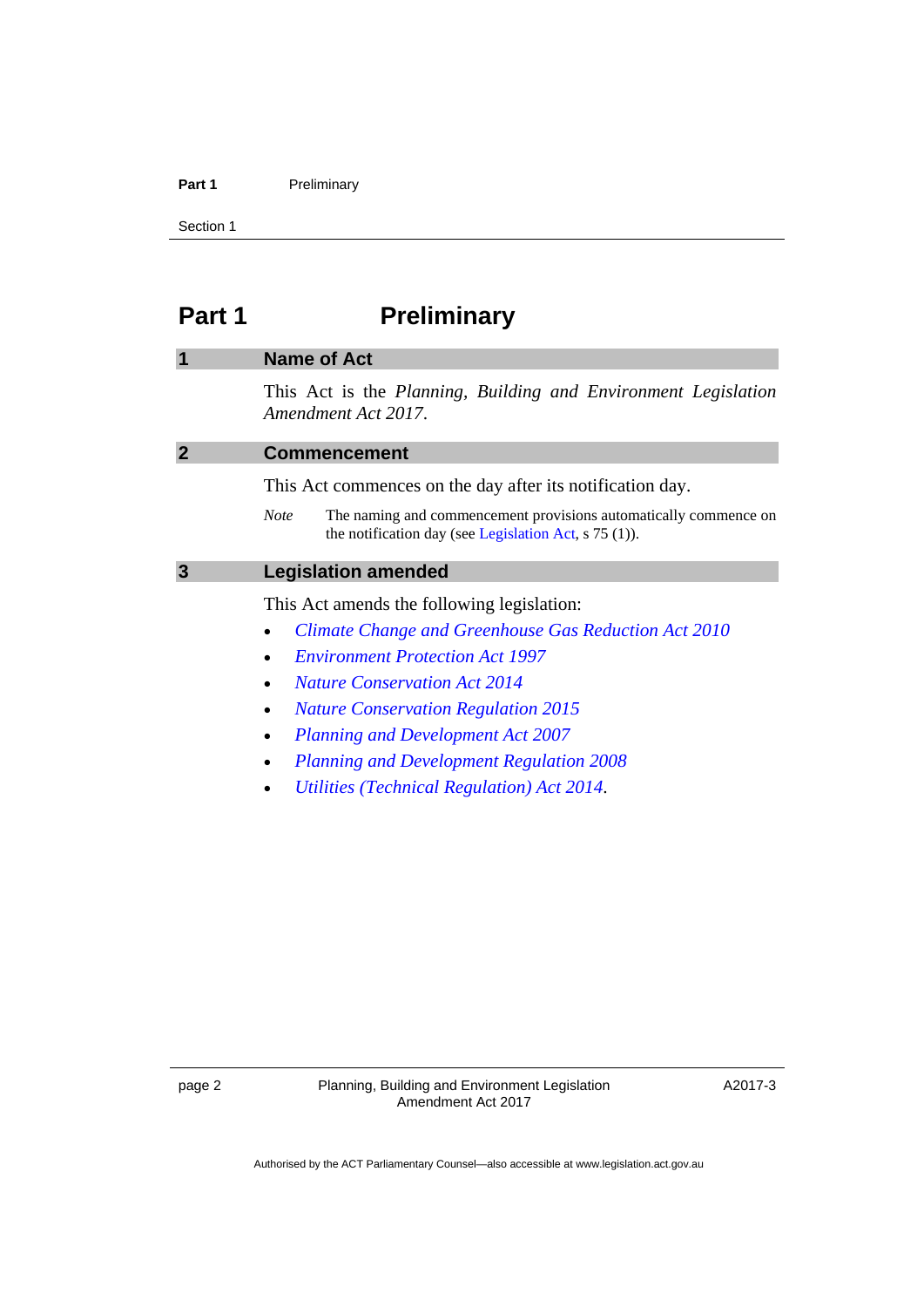# <span id="page-6-0"></span>**Part 2 Climate Change and Greenhouse Gas Reduction Act 2010**

### <span id="page-6-1"></span>**4 Energy efficiency targets Section 10**

*omit* 

A2017-3

Planning, Building and Environment Legislation Amendment Act 2017

page 3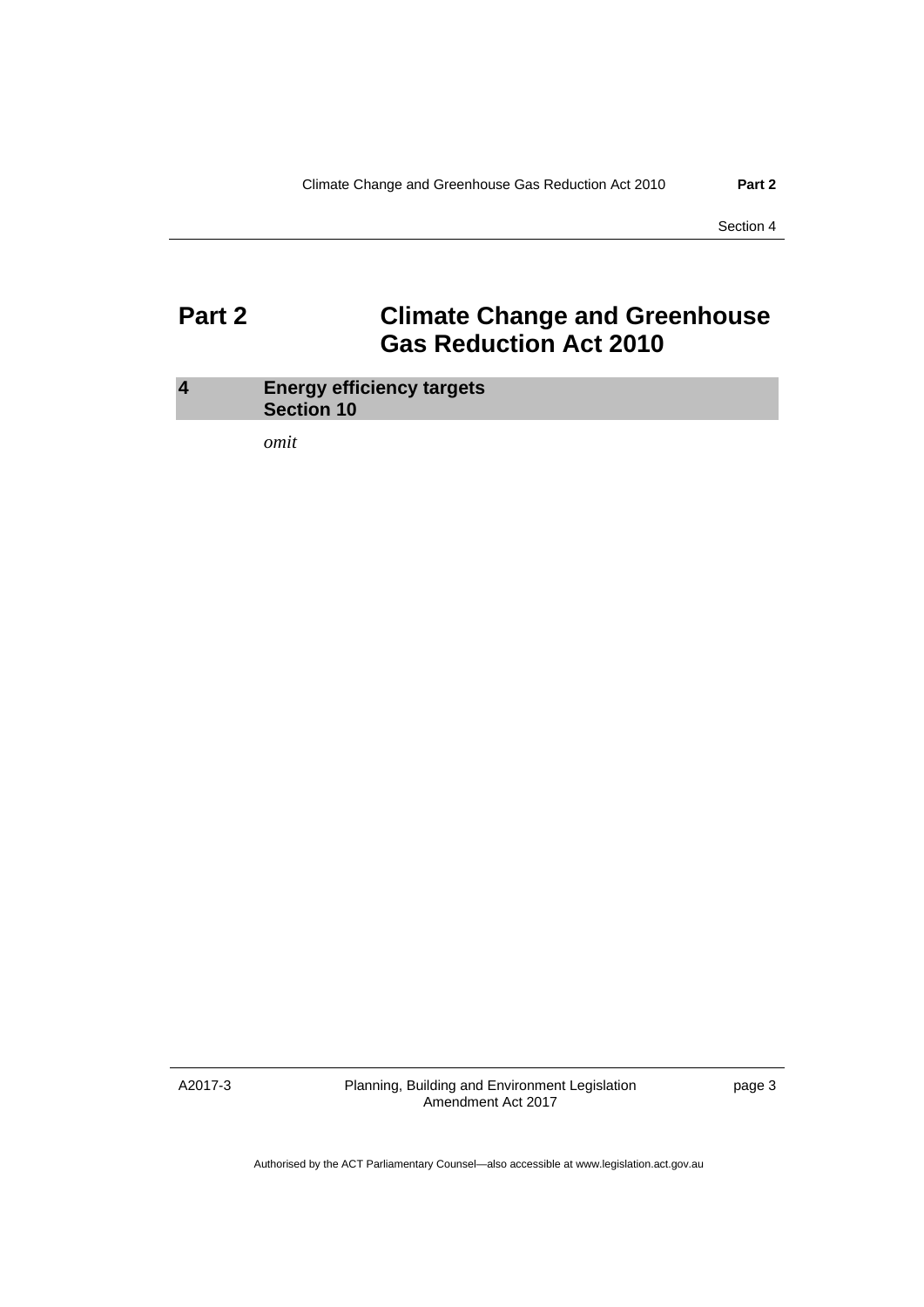#### **Part 3 Environment Protection Act 1997**

Section 5

# <span id="page-7-0"></span>**Part 3 Environment Protection Act 1997**

# <span id="page-7-1"></span>**5 Authority's functions Section 12 (2)**  *omit*  section 2 *substitute*  section 3C

page 4 Planning, Building and Environment Legislation Amendment Act 2017

A2017-3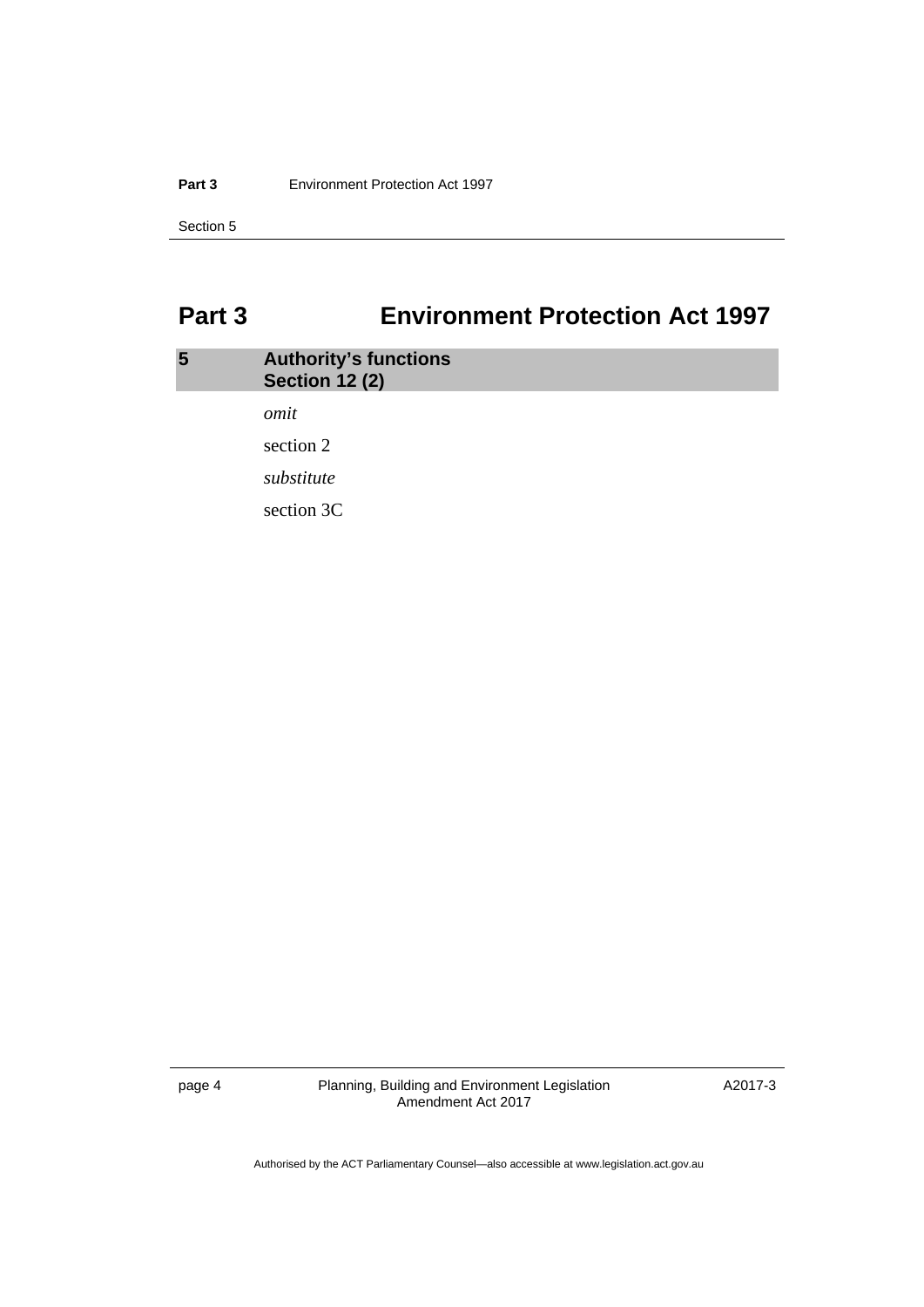# <span id="page-8-0"></span>**Part 4 Nature Conservation Act 2014**

### <span id="page-8-1"></span>**6 Draft nature conservation strategy—public consultation Section 51 (5)**

*omit* 

plan

*substitute* 

strategy

### <span id="page-8-2"></span>**7 Minister to decide if action plan needed Section 100A (4) (a)**

*omit* 

and

*substitute* 

or

A2017-3

Planning, Building and Environment Legislation Amendment Act 2017

page 5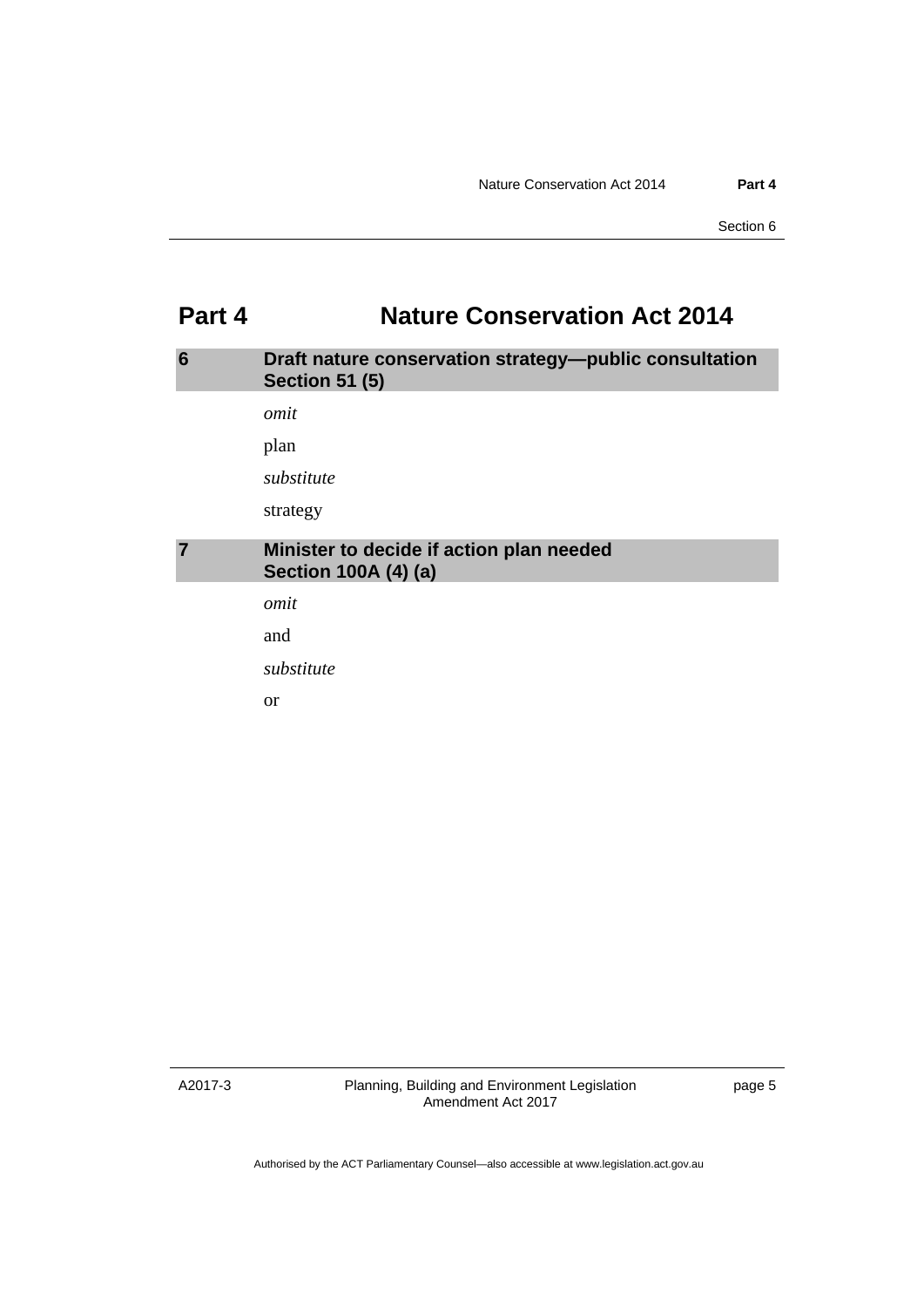#### **Part 5** Nature Conservation Regulation 2015

Section 8

# <span id="page-9-0"></span>**Part 5** Nature Conservation **Regulation 2015**

<span id="page-9-1"></span>

| $\boldsymbol{8}$ | <b>Reserves</b><br>Schedule 1, part 1.1, item 16 |
|------------------|--------------------------------------------------|
|                  | substitute                                       |

| ,,,,,,,,,,,,                                     |         |
|--------------------------------------------------|---------|
| map 16—Woodstock West Special<br>Purpose Reserve | Stromlo |

page 6 Planning, Building and Environment Legislation Amendment Act 2017

A2017-3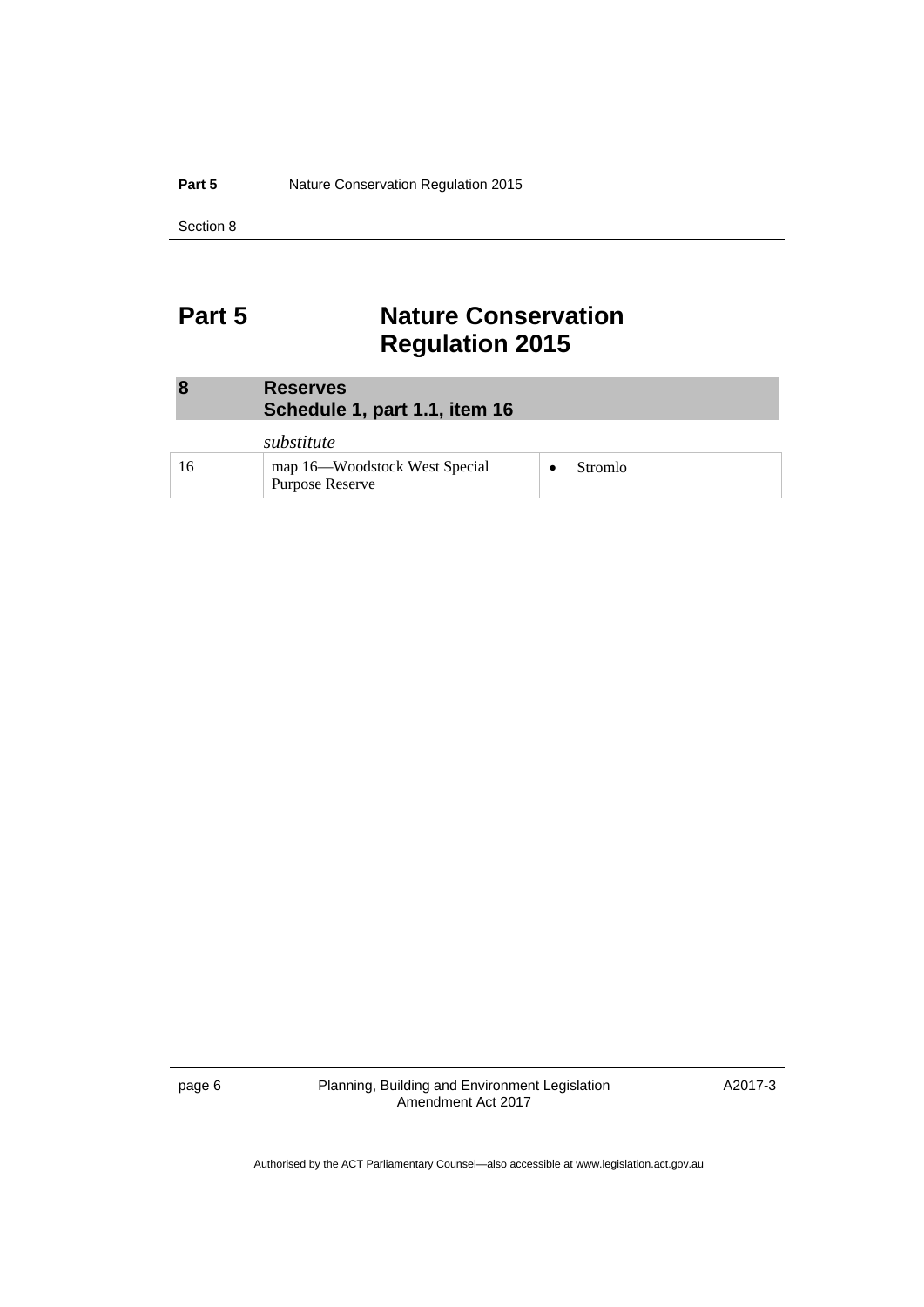<span id="page-10-0"></span>

A2017-3

Planning, Building and Environment Legislation Amendment Act 2017

page 7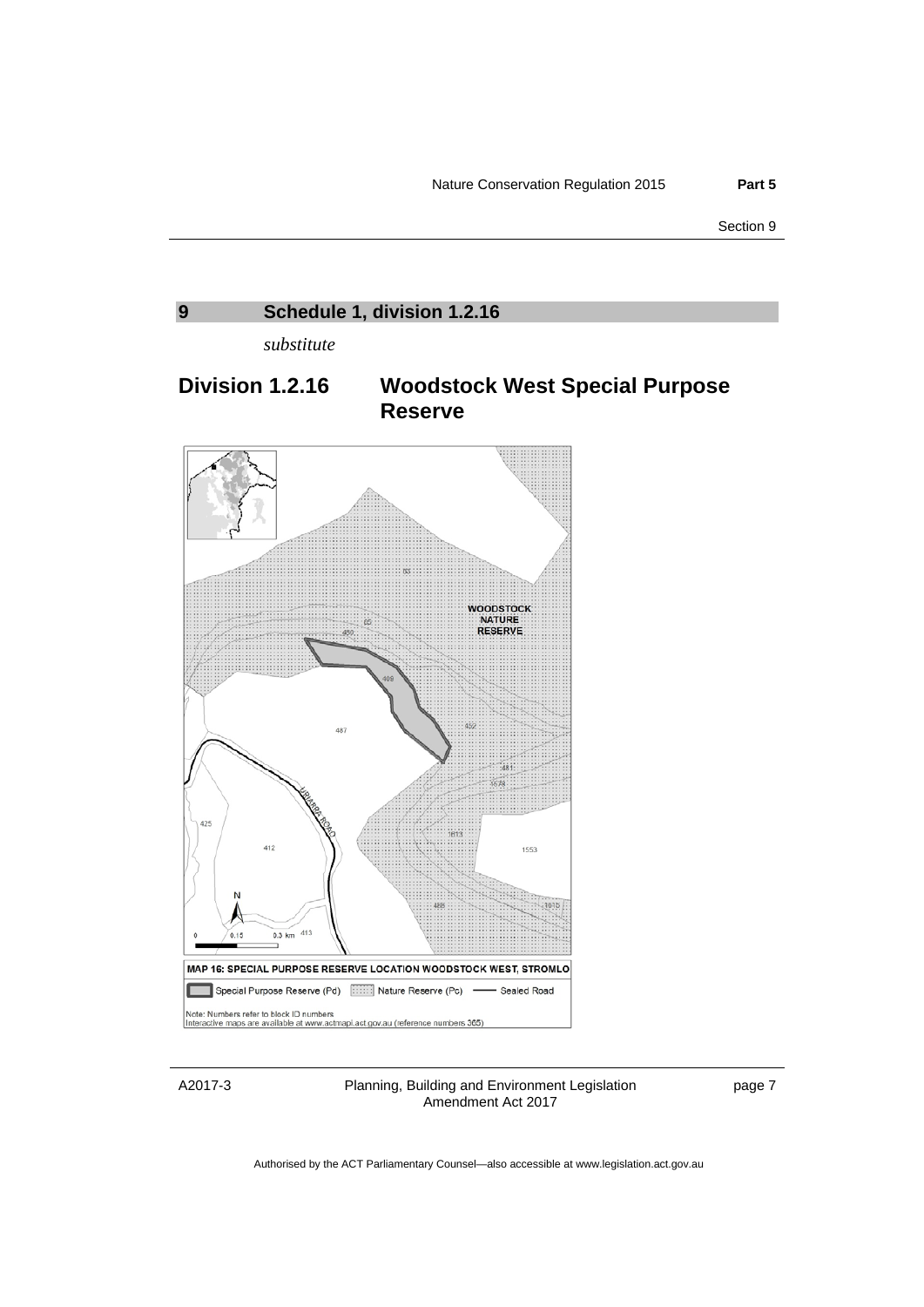# <span id="page-11-0"></span>**Part 6 Planning and Development Act 2007**

### <span id="page-11-1"></span>**10 Effect of approval of estate development plan Section 96 (2) (c) (ii)**

*omit* 

### <span id="page-11-2"></span>**11 When development approvals take effect—ACAT review Section 178 (1) (b)**

### *substitute*

 (b) application is made to the ACAT for review of the decision to approve the application; and

(ba) either—

- (i) the ACAT confirms or varies the decision, or makes a substitute decision; or
- (ii) the application is withdrawn, dismissed or struck out; and

### <span id="page-11-3"></span>**12 Section 178 (2)**

*after* 

development application,

*insert* 

or the approval

### <span id="page-11-4"></span>**13 New section 178 (2) (c)**

*after the note, insert* 

 (c) the day after the day the application for review is withdrawn, dismissed or struck out.

page 8 Planning, Building and Environment Legislation Amendment Act 2017

A2017-3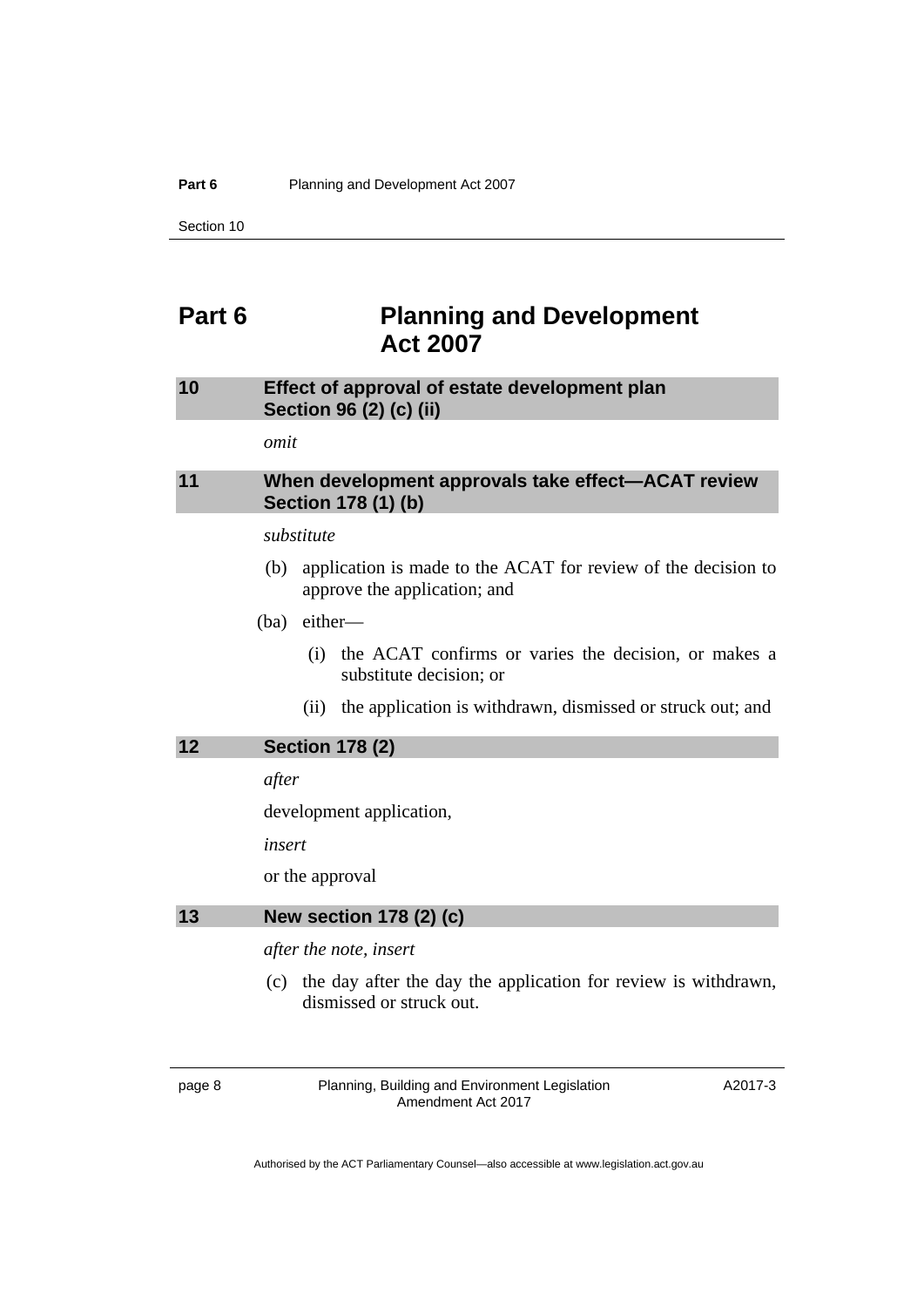### <span id="page-12-0"></span>**14 When development approval takes effect—activity not allowed by lease Section 179 (2)**

*before* 

the approval as confirmed

*insert* 

the approval, or

### <span id="page-12-1"></span>**15 When development approval takes effect—condition to be met Section 180 (2)**

*before* 

the approval as confirmed

*insert* 

the approval, or

### <span id="page-12-2"></span>**16 Authority may ask for information about leases from commissioner for revenue Section 395B (3) (a)**

*substitute* 

(a) once every month; or

A2017-3

Planning, Building and Environment Legislation Amendment Act 2017

page 9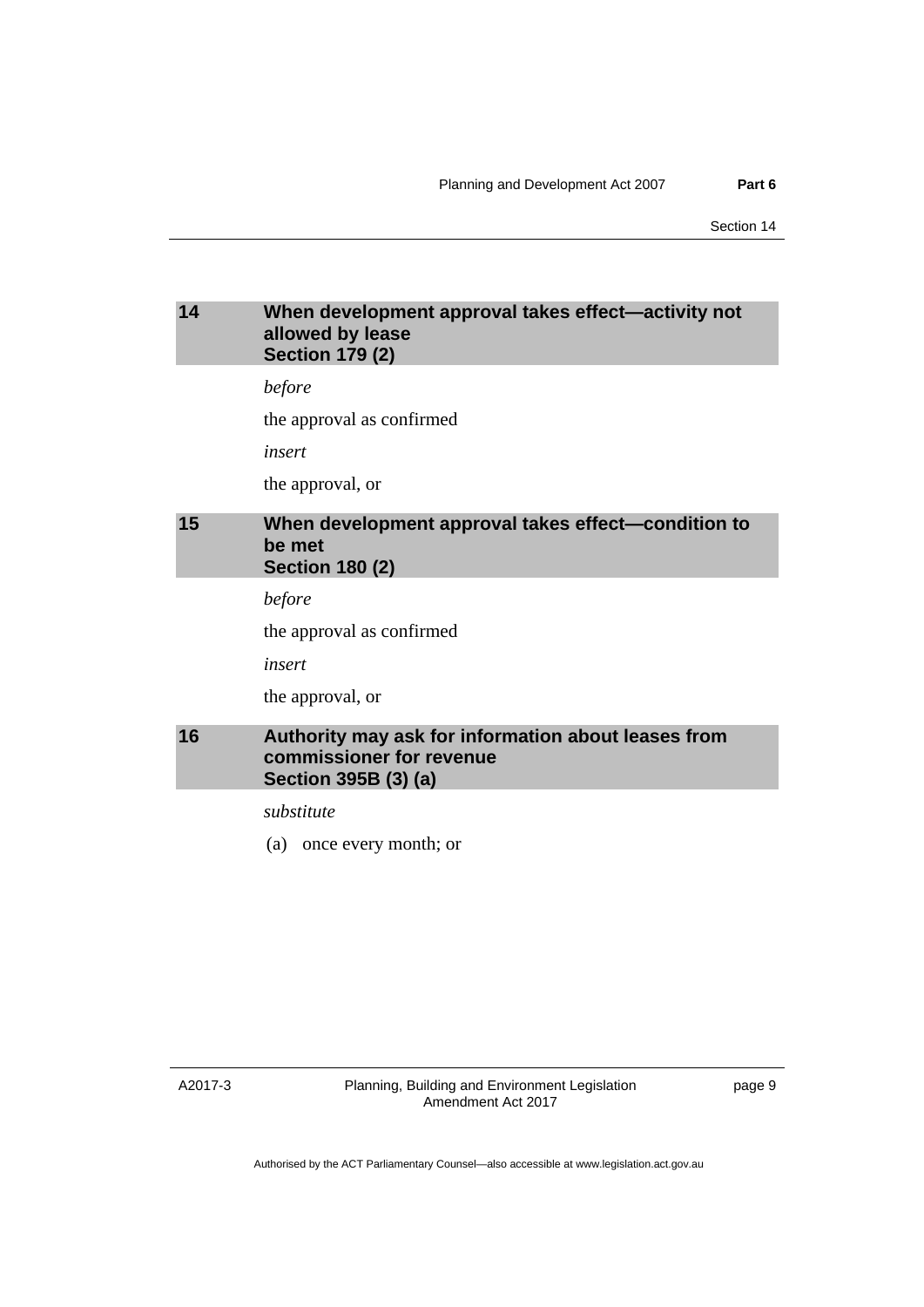# <span id="page-13-0"></span>**Part 7** Planning and Development **Regulation 2008**

### <span id="page-13-1"></span>**17 Prescribed development proposal for community consultation—Act, s 138AE New section 20A (1) (ba)**

*insert* 

 (ba) if the development proposal is for more than 1 building—the buildings have a total gross floor area of more than 7 000m²;

<span id="page-13-4"></span><span id="page-13-3"></span><span id="page-13-2"></span>

| 18 | <b>Section 25 heading</b>                                                                                                                 |
|----|-------------------------------------------------------------------------------------------------------------------------------------------|
|    | substitute                                                                                                                                |
| 25 | When survey certificate not required for development<br>applications—Act, s 139 (2) (I)                                                   |
| 19 | <b>New section 25 (2) (c)</b>                                                                                                             |
|    | insert                                                                                                                                    |
|    | (c) is attached to the existing building or structure.                                                                                    |
|    |                                                                                                                                           |
| 20 | <b>Exemptions from requirement for development approval</b><br>Schedule 1, section 1.41 (1), definition of relevant<br>cross-section area |
|    | omit                                                                                                                                      |
|    | largest cross-section                                                                                                                     |
|    | substitute                                                                                                                                |
|    | largest vertical cross-section                                                                                                            |

page 10 Planning, Building and Environment Legislation Amendment Act 2017

A2017-3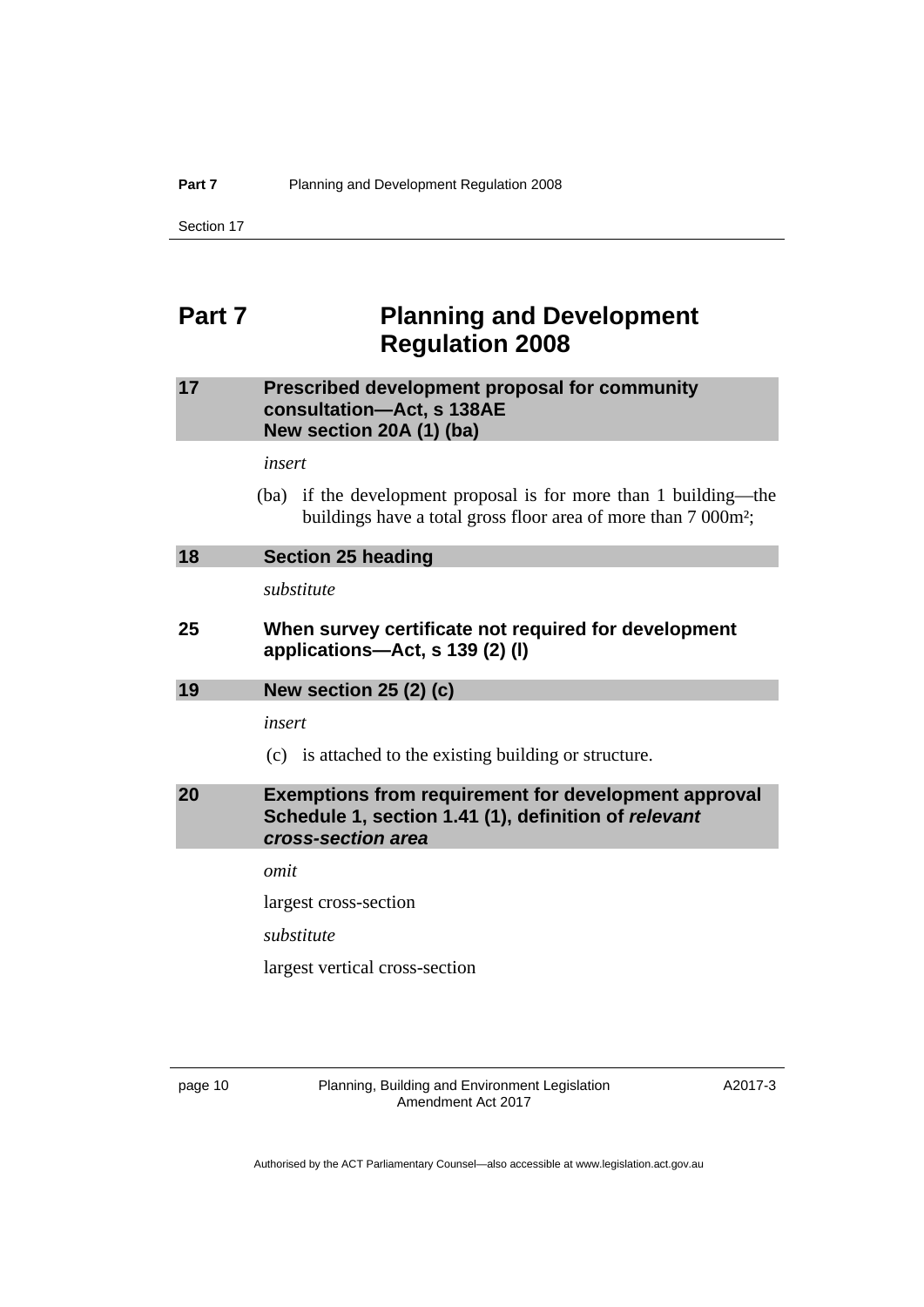#### <span id="page-14-0"></span>**21 Schedule 1, section 1.41 (1), definition of** *relevant cross-section area***, new examples**

#### *insert*

#### **Examples—relevant cross-section area**

- 1 A rectangular shed encroaches on the boundary clearance area of a block and is parallel to the boundary. The wall facing the boundary is 2m high and 3m wide. The roof does not increase the profile of the structure. The relevant cross-section area of the shed is 6m<sup>2</sup>.
- 2 A shed with a triangular footprint encroaches on the boundary clearance area of a block and the base is 1m from, and parallel to, the boundary. The apex is not in the boundary clearance area. The vertical wall facing the boundary is 2m high and 4m wide. The roof does not increase the profile of the structure. The wall is the largest cross-section area within the boundary clearance area. The relevant cross-section area of the shed is 8m<sup>2</sup>.
- 3 A pergola has no walls, encroaches on the boundary clearance area of a block, and is parallel to the boundary. The side facing the boundary is 2m high and 3m wide. However, the uprights have a total area facing the boundary of  $0.6m<sup>2</sup>$  and the crossbeam has a total area facing the boundary of 0.9m<sup>2</sup>. The relevant cross-section area of the pergola is  $1.5m<sup>2</sup>$ .
- *Note* An example is part of the regulation, is not exhaustive and may extend, but does not limit, the meaning of the provision in which it appears (see [Legislation Act,](http://www.legislation.act.gov.au/a/2001-14) s 126 and s 132).

#### <span id="page-14-1"></span>**22 Schedule 1, section 1.41 (2), note 3**

*omit* 

<span id="page-14-2"></span>

| 23 |        | Schedule 1, section 1.100A (1) (b), new notes                                                                                 |
|----|--------|-------------------------------------------------------------------------------------------------------------------------------|
|    | insert |                                                                                                                               |
|    | Note 1 | An exemption declaration must not be granted in relation to<br>non-compliance with a mandatory rule (see Act, s 119 (1) (a)). |
|    | Note 2 | <b>Mandatory rule</b> —see the Act, s 94 (4).                                                                                 |

#### A2017-3

Planning, Building and Environment Legislation Amendment Act 2017

page 11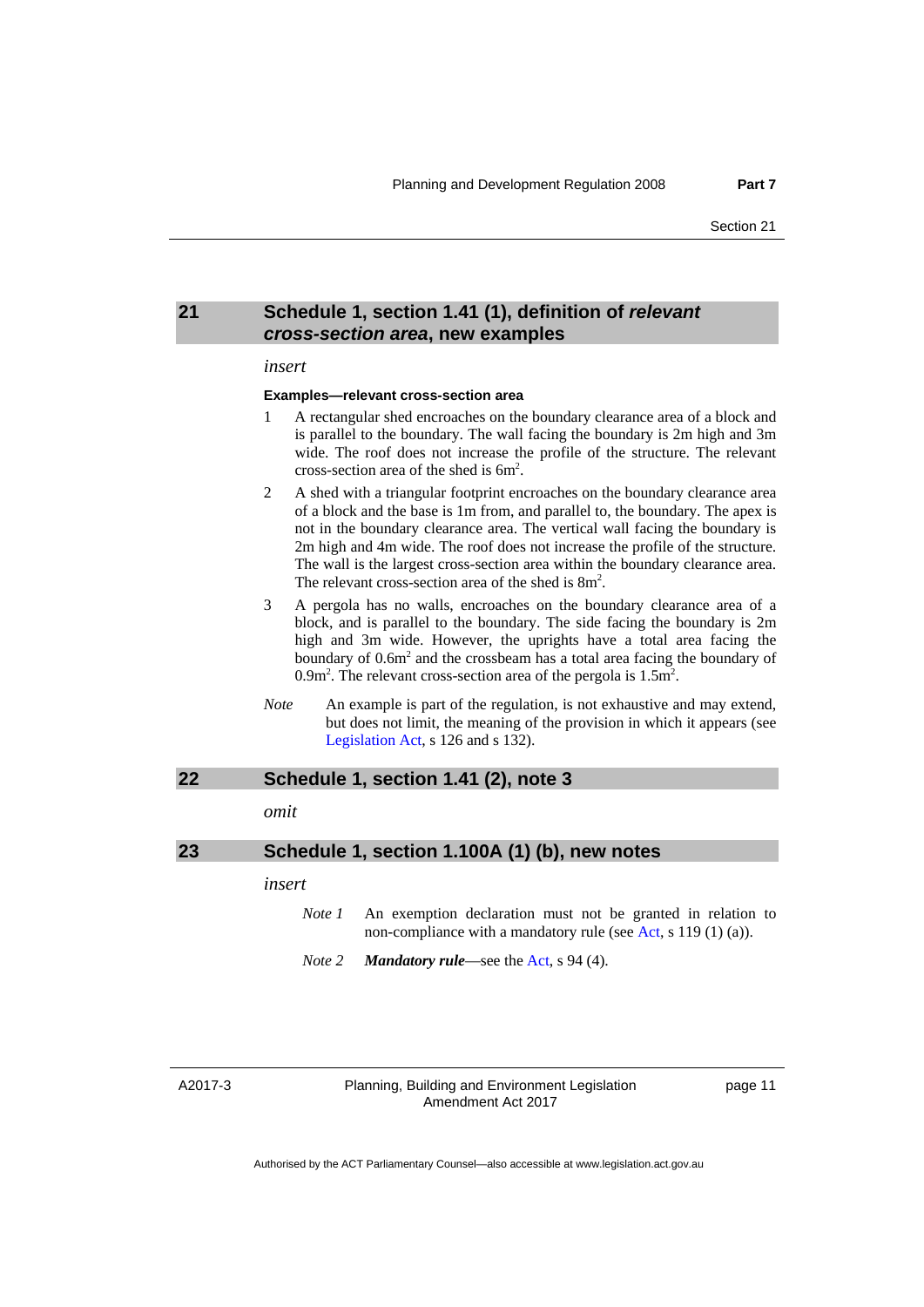### <span id="page-15-0"></span>**24 Schedule 1, section 1.100AB (1) (b), new notes**

#### *insert*

- *Note 1* An exemption declaration must not be granted in relation to non-compliance with a mandatory rule (see [Act,](http://www.legislation.act.gov.au/a/2007-24/default.asp) s 119 (1) (a)).
- *Note 2 Mandatory rule*—see the [Act](http://www.legislation.act.gov.au/a/2007-24/default.asp), s 94 (4).

page 12 Planning, Building and Environment Legislation Amendment Act 2017

A2017-3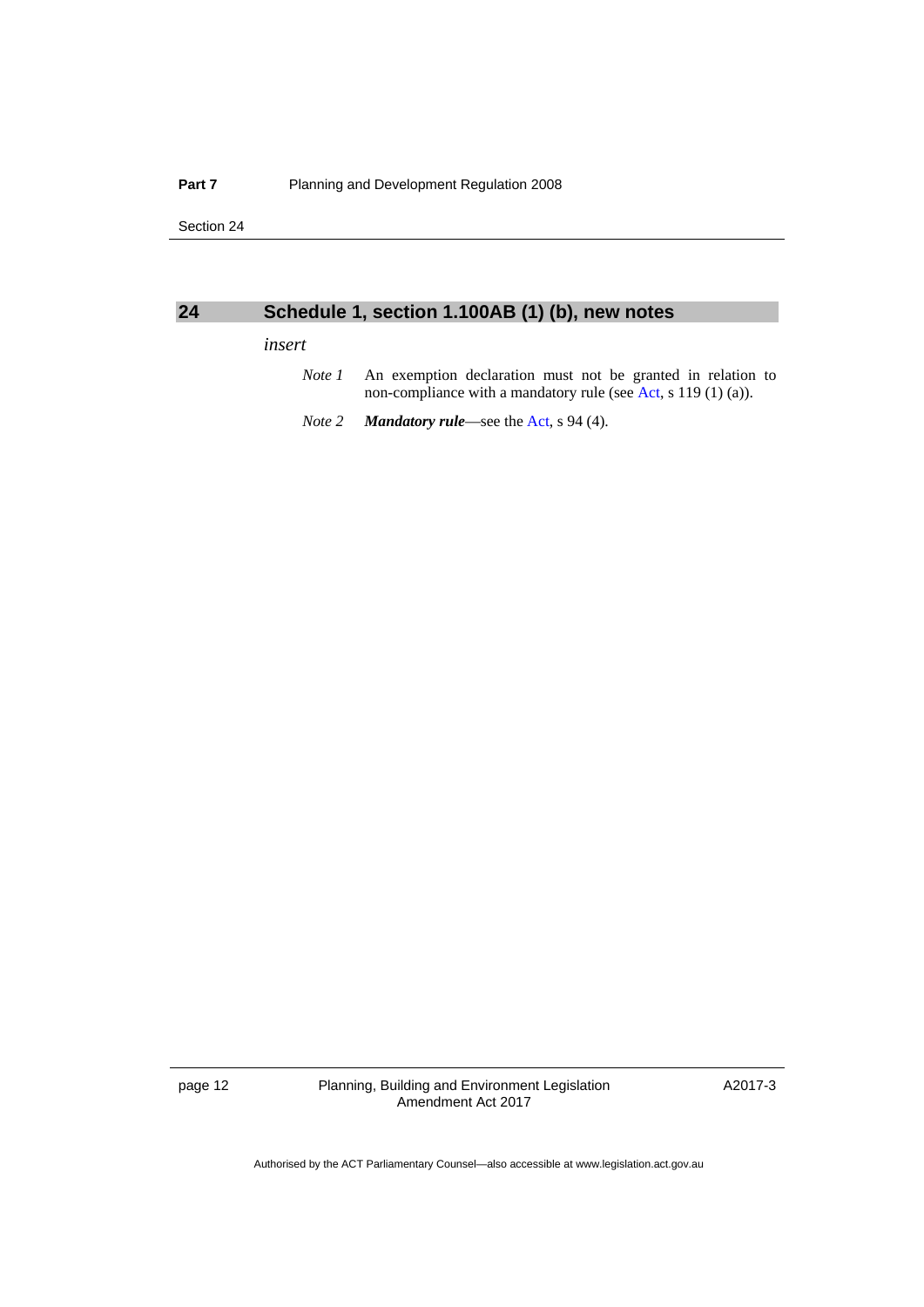# <span id="page-16-0"></span>**Part 8 Utilities (Technical Regulation) Act 2014**

### <span id="page-16-1"></span>**25 Meaning of** *regulated utility service*  **Section 9 (2), definition of** *small or medium scale generation*

#### *substitute*

*small or medium scale generation* means the capacity to generate an amount of power that—

- (a) is not less than the lower limit, but less than the upper limit prescribed by regulation; and
- (b) is connected to an electricity network.

#### <span id="page-16-2"></span>**26 Offence—reporting of notifiable incidents by regulated utility Section 29**

*omit* 

by telephone

*substitute* 

by telephone or email

#### <span id="page-16-3"></span>**27 Meaning of** *utility infrastructure work***—div 9.5 Section 95 (g)**

#### *substitute*

 (g) an installation that has the capacity to generate at least the prescribed amount of electricity;

page 13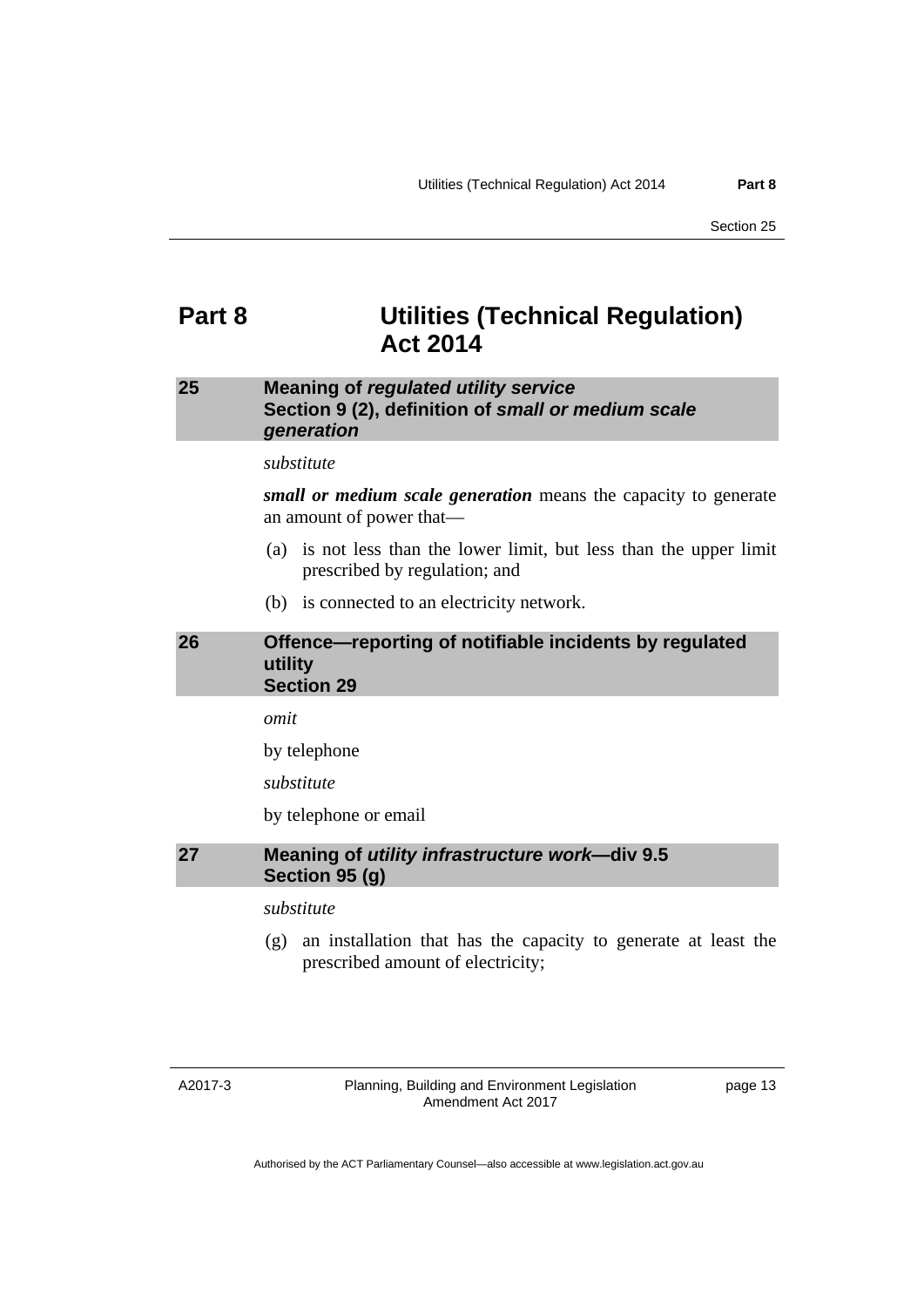#### <span id="page-17-0"></span>**28 New section 113**

*insert* 

#### **113 Utilities (Technical Regulation) Regulation 2017—sch 2**

- (1) The provisions set out in schedule 2 are taken, on the commencement of this section, to be a regulation made under section 112.
- (2) To remove any doubt and without limiting subsection (1), the regulation may be amended or repealed as if it had been made by the Executive under section 112.
- (3) Also to remove any doubt, the regulation is taken—
	- (a) to have been notified under the [Legislation Act](http://www.legislation.act.gov.au/a/2001-14) on the day the *Planning, Building and Environment Legislation Amendment Act 2017* is notified; and
	- (b) to have commenced on the commencement of the *Planning, Building and Environment Legislation Amendment Act 2017*; and
	- (c) not to be required to be presented to the Legislative Assembly under the [Legislation Act](http://www.legislation.act.gov.au/a/2001-14), section 64 (1).
- (4) Subsections (1) to (3) are laws to which the [Legislation Act](http://www.legislation.act.gov.au/a/2001-14), section 88 (Repeal does not end effect of transitional laws etc) applies.
- (5) This section and schedule 2 expire on the day they commence.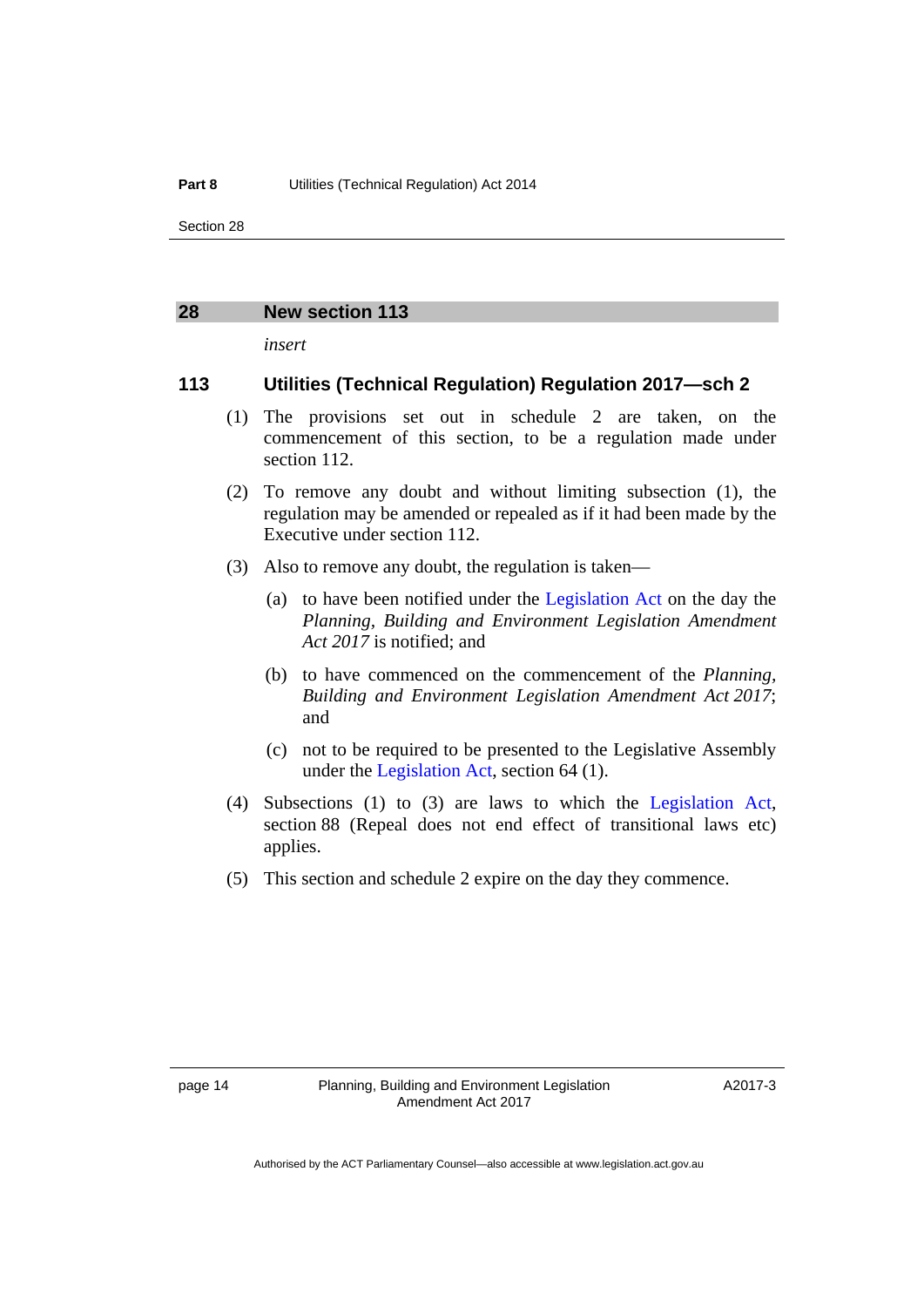#### <span id="page-18-0"></span>**29 New schedule 2**

*insert* 

(see s 113)

# **Schedule 2 New Utilities (Technical Regulation) Regulation 2017**



Australian Capital Territory

# **Utilities (Technical Regulation) Regulation 2017**

**Subordinate Law SL2017–**

made under the

**[Utilities \(Technical Regulation\) Act 2014](http://www.legislation.act.gov.au/a/2014-60/default.asp)**

### **1 Name of regulation**

This regulation is the *Utilities (Technical Regulation) Regulation 2017*.

A2017-3

Planning, Building and Environment Legislation Amendment Act 2017

page 15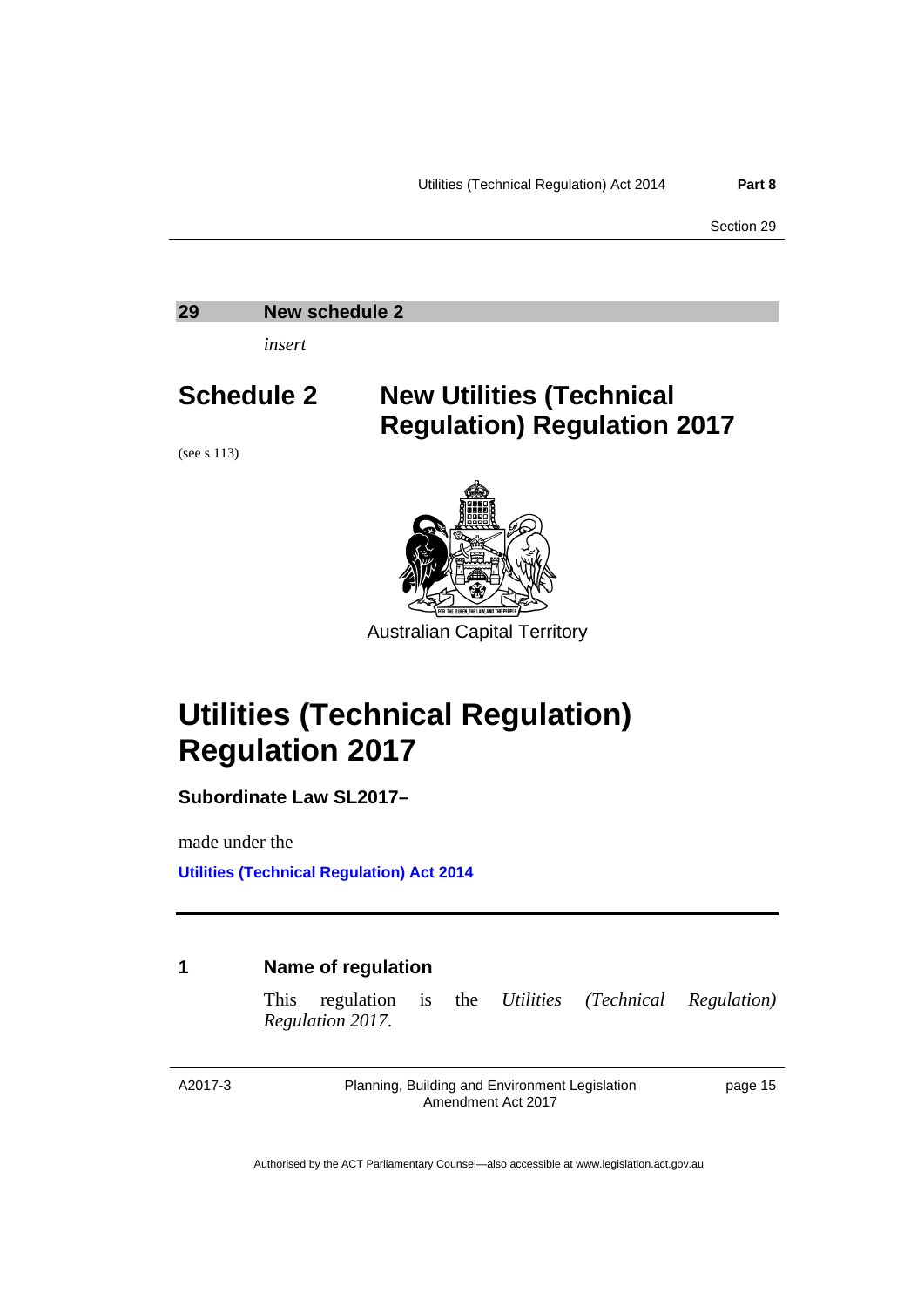# **2 Meaning of** *small or medium scale generation***—Act, s 9 (2)**

The following limits are prescribed:

- (a) lower limit—200kW;
- (b) upper limit—30MW.

# **3 Meaning of** *utility infrastructure work***—Act, s 95 (g)**

An amount of 200kW is prescribed.

page 16 Planning, Building and Environment Legislation Amendment Act 2017

A2017-3